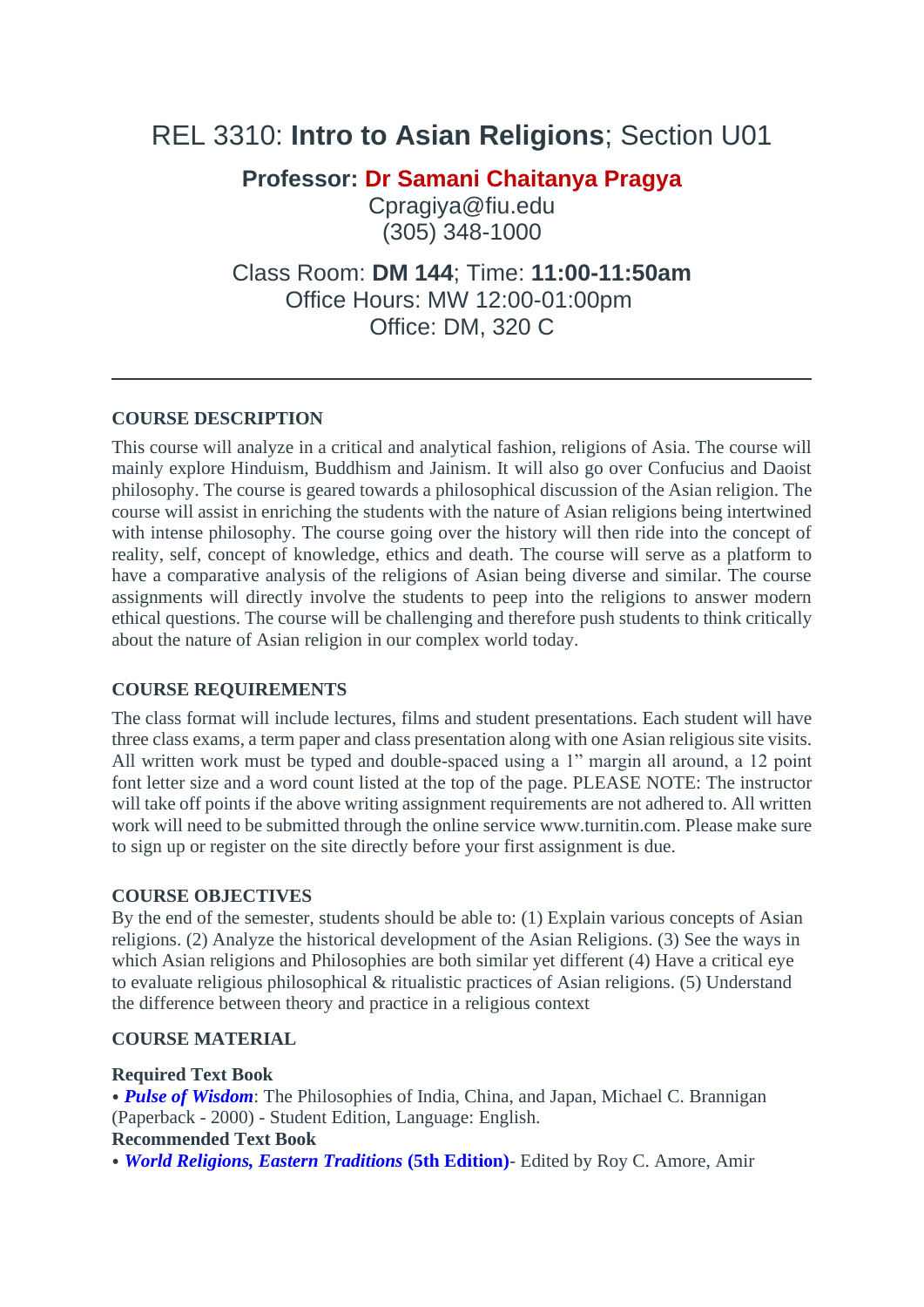Hussain, Willard G. Oxtoby, Oxford New Work, Oxford Press, 2019 ⦁ Additional study material will be posted on Canvas as per requirement.

## **COURSE POLICIES**

**I. ATTENDANCE and CLASS PARTICIPATION:** It is key for students to attend class in order to be successful in this course. If a student arrives late or leaves early it is BOTH disruptive to the lecturer and students alike. To alleviate this from happening I will count ONE absence for every TWO late arrivals or early departures. Class participation is also important so that students can challenge each other. Dialogue is highly encouraged in this class. Attendance and class participation is vital to a university education and will make up 10% of the course grade.

**II. PLAGIARISM:** Plagiarism is defined as "literally theft," and will NOT be tolerated. Plagiarism, in forms some students may not be aware of may include: (1) A written work that is ENTIRELY stolen from another source (2) Using quotations from source without proper citation (3) Paraphrasing from a source without proper citation Students are expected to UNDERSTAND the definition of plagiarism. To view the University Code of Academic Integrity please visit http://www.fiu.edu/~oabp/misconductweb/2codeofacainteg.htm. When all else fails; ASK the instructor for help. If you are found guilty you could receive a failing grade for the course which in some cases leads to dismissal from the course and in severe cases from the university.

**III. POP QUIZZES:** There may be random pop quizzes given on the reading material. Be prepared for class, ESPECIALLY on days that a class discussion on an article is assigned. Quiz grades will be factored into the attendance and class participation grade, which is 10% of the final grade.

**IV. LATE PAPERS:** Late papers will be downgraded at the discretion of the instructor and is therefore, highly discouraged! No late submissions will be accepted with the commencement of Exam Week.

### **DESCRIPTION OF CLASS ASSIGNMENTS**

**I. In Class Exams:** There will be three exams in this course. The format will include true/false, matching, essay, and short answer.

**II. Term Paper and Class Presentation:** Each student will choose one concept of any of the Asian religions. The term paper will be a research analysis of the concept from the perspective of the chosen religion. At the end of the semester, class presentation will be given by each student through power-point (containing at least seven to ten slides) about the same research undertaken. I expect at least five academic sources to be used in the paper. Do not refer to wiki. At least three sources must be from any academic book related to the topic. You could use either Chicago, APA or MLA style for your citation. The instructor will provide further detail as the semester continues.

If you miss the opportunity of presenting in class as per the schedule, pls contact right away to finalize the presentation date and time.

**III. Site Visit Reports:** Because there is an abundance of Asian related sites around South Florida, this course will require that each student visit one site and report on them. This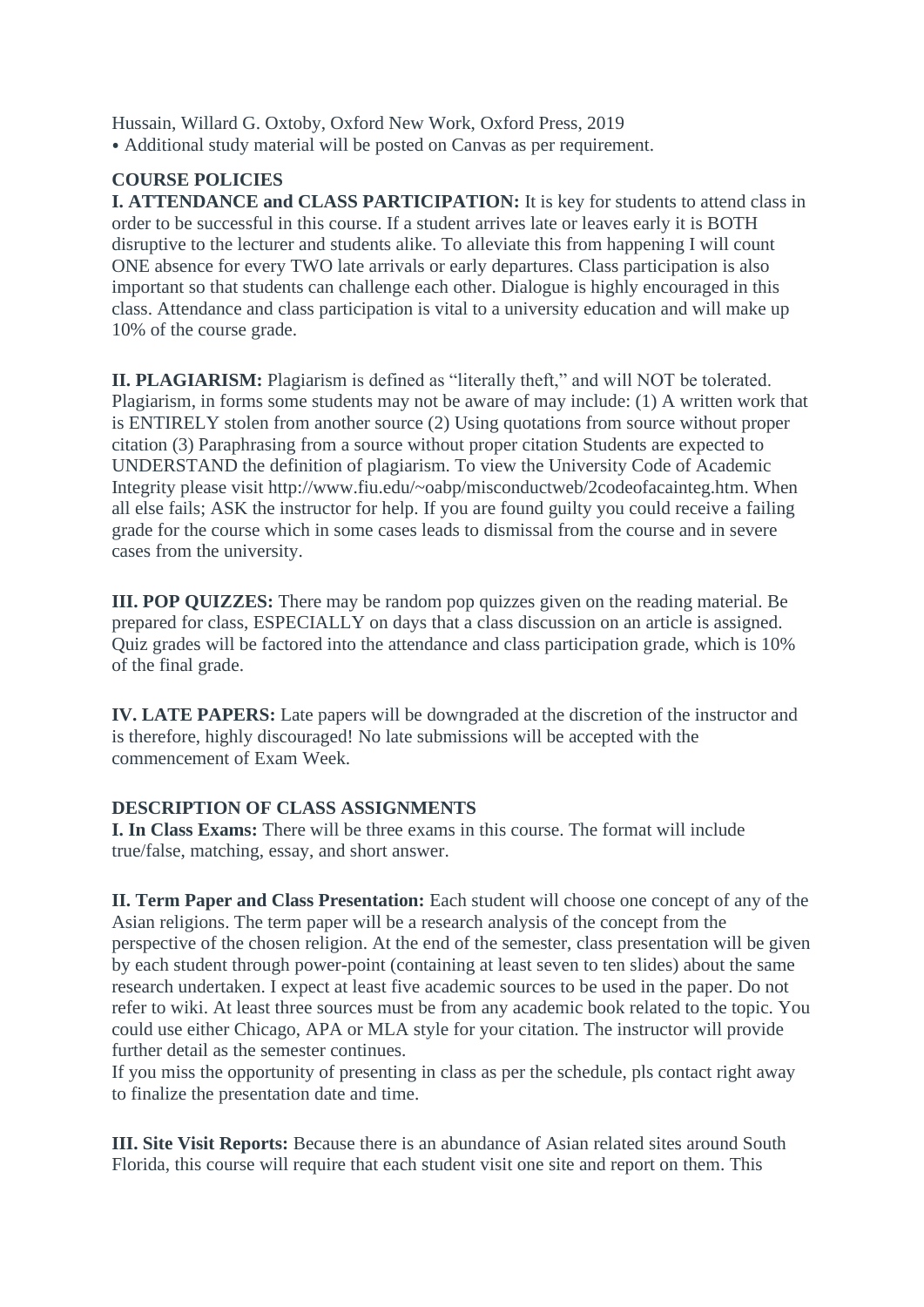assignment is to educate the student on the practice level which is equally as important to the theory level discussed in class. Make sure your experience of the site visit is compared with your theoretical learning and understanding. More information can be provided later as per students' queries.

### **COURSE GRADE DISTRIBUTION**

**Attendance and Class Participation** - 20% **Exams (3 in total)** - 45% (15% each) **Term Paper** - 15% **Class Presentation** - 10 % **Site Visits** - 10%

### **GRADING SCALE:**

93-100 A 90-92 A-87-89 B+ 83-86 B 80-82 B-77-79 C+ 73-76 C 70-72 C-67-69 D+ 63-66 D 60-62 D- $59 - 0 F$ 

### **CLASS SCHEDULE**

| Week                       | <b>Topics</b>                                                                            |
|----------------------------|------------------------------------------------------------------------------------------|
|                            | <b>Hinduism</b>                                                                          |
| Week 1                     | Introduction<br>$\bullet$<br><b>History</b><br>$\bullet$                                 |
| <b>Jan 06-10</b>           | <b>Concept of Reality</b><br>$\bullet$                                                   |
| Week 2<br><b>Jan 13-17</b> | Theory of Self<br>$\bullet$<br>Concept of Ethics<br>$\bullet$<br><b>Video</b>            |
| Week 3<br><b>Jan 20-24</b> | <b>MLK Holiday</b><br>Concept of Knowledge<br>$\bullet$<br>Concept of Death<br>$\bullet$ |
| Week 4<br><b>Jan 27-31</b> | <b>Revision and Discussion</b><br>$\bullet$<br><b>Test on Hinduism</b><br>$\bullet$      |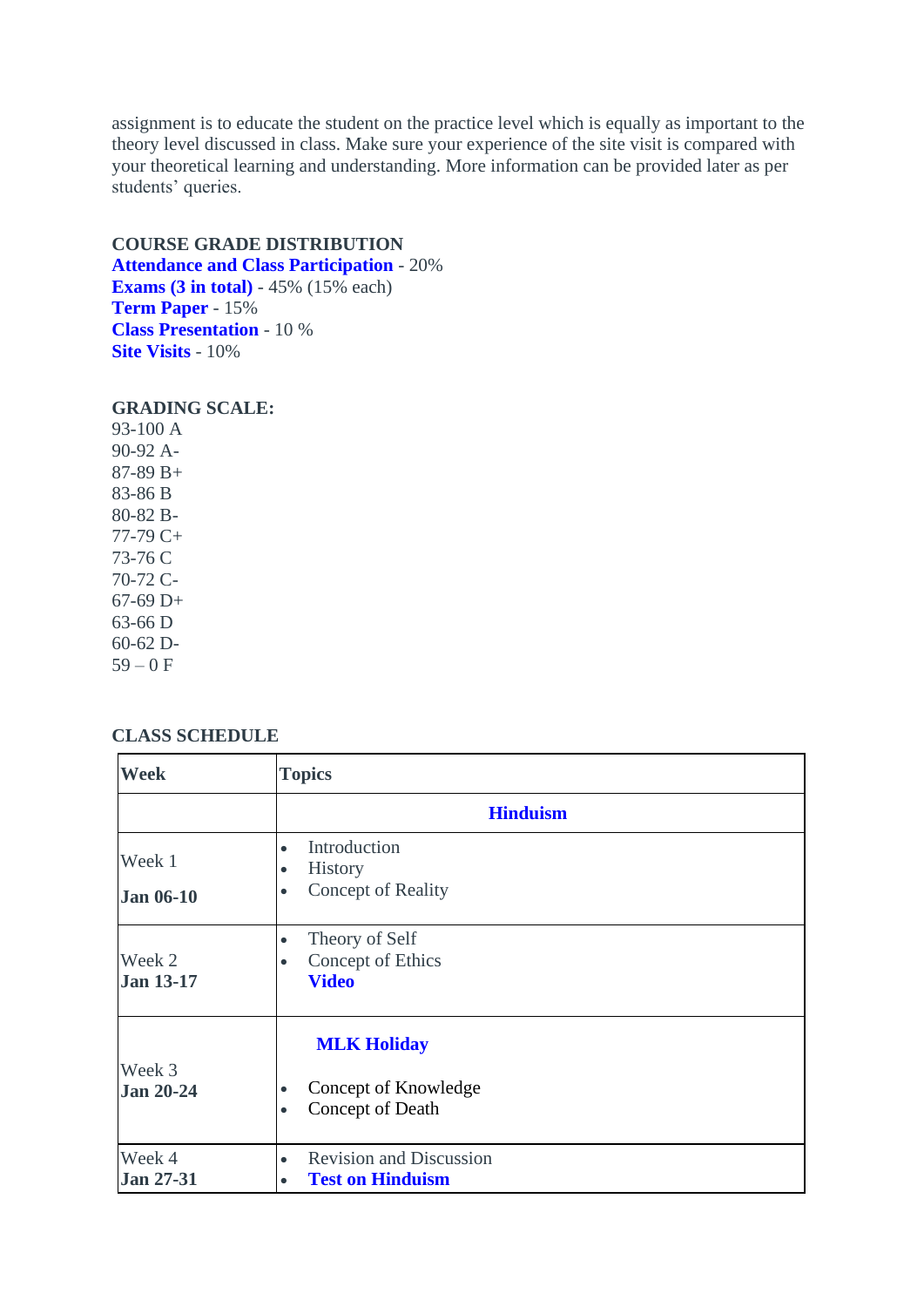|                                 | <b>History of Buddhism</b><br>$\bullet$                                                                                                                   |
|---------------------------------|-----------------------------------------------------------------------------------------------------------------------------------------------------------|
|                                 | <b>Buddhism</b>                                                                                                                                           |
| Week 5<br>Feb 03-07             | <b>History</b><br>$\bullet$<br>Concept of Reality<br>$\bullet$<br>Concept of Self<br>$\bullet$                                                            |
| Week 6<br><b>Feb 10-14</b>      | Concept of Ethics<br>$\bullet$<br>Concept of Death<br>$\bullet$<br><b>Video</b><br>$\bullet$                                                              |
| Week 7<br><b>Feb 17-21</b>      | Theory of Knowledge (Due date for Abstract Submission)<br>$\bullet$<br><b>Class Review and Discussion</b><br>$\bullet$<br>History of Jainism<br>$\bullet$ |
| <b>Feb 24-29</b>                | <b>Spring Break</b>                                                                                                                                       |
|                                 | <b>Jainism</b>                                                                                                                                            |
| Week 8<br><b>Mar 02-06</b>      | Concept of Reality<br>$\bullet$<br>Concept of Self<br>$\bullet$<br>Concept of Karma<br>$\bullet$                                                          |
| Week 9<br><b>Mar 09-13</b>      | Concept of Ethics<br>$\bullet$<br>Concept of Death<br>$\bullet$<br><b>Video</b><br>$\bullet$                                                              |
| Week 10<br><b>Mar 16-20</b>     | Theory of Knowledge<br>$\bullet$<br><b>Class Review and Discussion</b><br>$\bullet$<br><b>Test on Jainism</b><br>$\bullet$                                |
|                                 | <b>Chinese Philosophy</b>                                                                                                                                 |
| Week 11<br><b>Mar 23-27</b>     | History<br>$\bullet$<br>Concept of Reality<br>$\bullet$<br>Concept of Self<br>$\bullet$                                                                   |
| Week 12<br><b>Mar 30-Apr 03</b> | Concept of Ethics<br>$\bullet$<br>Concept of Death<br>$\bullet$<br>Theory of Knowledge<br>$\bullet$                                                       |
| Week 13<br>Apr 06-10            | <b>Video</b><br>$\bullet$<br><b>Review and Class Discussion</b><br>$\bullet$<br>Pop-up Quiz (due date for site visit assignment)<br>$\bullet$             |